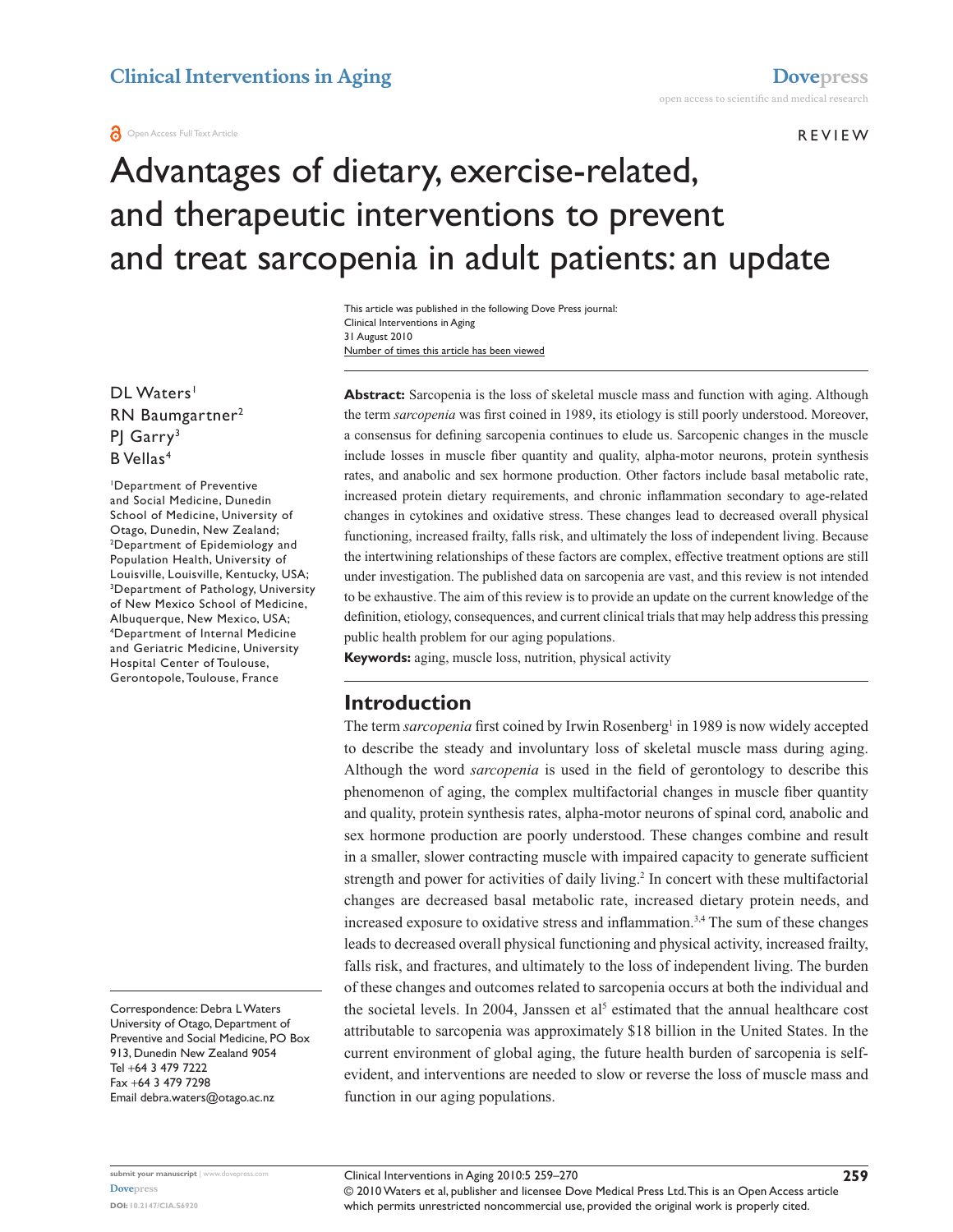Challenges to these efforts exist because there is no consensus on an operational definition of sarcopenia, and the development and progression of sarcopenia is a complex process that will require multifaceted approaches. This review summarizes the recent literature on nutrition, physical activity, and therapeutic interventions to prevent or ameliorate sarcopenia. It begins with an overview of how sarcopenia is measured and defined.

### **Defining sarcopenia**

More precise methods for measuring skeletal muscle mass include dual-energy x-ray absorptiometry (DXA), magnetic resonance imaging, and computed tomography although new technologies such as positron emission tomography and functional magnetic resonance imaging may extend the capability of estimating both "mass" and corresponding "function."6 However, these measures are costly and not always available outside clinical settings. Bioelectrical impedance analysis (BIA) and anthropometry have also been used, but limitations due to hydration status with BIA and the risk of random and systematic errors while collecting anthropometric measures make these methods less than ideal. Moreover, these methods collect superficial measures such as electrical resistance, skinfold thicknesses, or circumferences that can be used only to indirectly index or predict muscle mass.<sup>7</sup> Baumgartner et al<sup>8</sup> were the first to develop an operational definition of sarcopenia. The approach used sex-specific cutoff values on the statistical distribution of "relative skeletal muscle mass," which was defined as appendicular skeletal muscle mass (ASM) (sum of the masses of arm and leg lean soft tissues from DXA) divided by height squared (also referred to as stature,  $\text{ASM/S}^2$ ). The cutoff values for the  $\text{ASM/S}^2$  index were defined as −2 standard deviations below the sex-specific means of the distributions in a reference sample of young and middle-aged adults from the Rosetta Study.<sup>9</sup> Cutoff values of less than  $5.45 \text{ kg/m}^2$  for women and  $7.26 \text{ kg/m}^2$  for men were applied and shown to identify elders in the New Mexico Aging Process Study who were at increased risk for balance and gait problems, and other correlates of muscle function. The estimated prevalence of sarcopenia in the New Mexico Elder Health Survey increased from 13% to 24% in people younger than 70 years to  $>50\%$  in people older than 80 years of age, and was slightly greater in Hispanics than in non-Hispanic whites.<sup>8</sup> Some subsequent surveys of sarcopenia prevalence in different populations have used these cut scores and arrived at different estimates; however, most of the surveys used different definitions or study populations with different age, racial, and gender characteristics. For example, Melton et al<sup>10</sup> proposed

**[Dovepress](www.dovepress.com)  260**

cut scores of 6.0 kg/m<sup>2</sup> in women and 8.7 kg/m<sup>2</sup> in men for a sarcopenia index defined as total lean body mass/stature<sup>2</sup>. They derived lower prevalence estimates but their population included people younger than 50 years. Other recent data from Asian countries suggest that higher cut scores are more appropriate for this population.<sup>11–13</sup> Janssen et al<sup>14</sup> used receiver operating characteristic curve analysis to estimate optimal cutoff values for predicting disability in a representative US sample (NHANES III) using total skeletal muscle mass (TSM, from BIA) adjusted for stature (TSM/S<sup>2</sup>). Cut-off values in the Janssen study for women ranged from 5.76 to  $6.75 \text{ kg/m}^2$  and were associated with moderate levels of disability. Less than 5.75 kg/ m2 was associated with high physical disability risk. In men the cut-off values ranged from 8.51 to 10.75 kg/m<sup>2</sup>. Interestingly, if these cutoff values are adjusted to approximate ones based on ASM, rather than total muscle mass, they are similar to those originally derived by Baumgartner et al.<sup>8</sup> Subsequently other investigators have explored a variety of measures including calf muscle circumference, muscle mass as a percent of body weight, the ratio of total lean soft tissue mass to total fat mass, or residuals from a linear regression model.<sup>15-17</sup> These estimates suggest the original cut scores put forth by Baumgartner from an older New Mexican population may overestimate the prevalence of sarcopenia in some populations and that higher cut scores may be appropriate. In fact, Baumgartner and coworkers<sup>18</sup> recognized that their initial estimates were too high in a subsequent analysis. To date, no consensus has been reached as to the "best" definition of sarcopenia. Some, in fact, have suggested that the "best" measure should be based on muscle strength rather than on mass particularly in the context of cardiovascular disease risk.19

# **The prevalence of sarcopenia**

Based on the above discussion, it is apparent that the prevalence of sarcopenia in specific populations will vary depending on the methods used to assess muscle mass and the cut scores applied. The prevalence of sarcopenia in the United States and parts of Europe has been reported to be 5%–13% in people aged 60–70 years and 11%–50% in those older than 80 years.<sup>17,20–22</sup> Sex-specific data in the US data reports that<sup>23</sup> 53% males and 43% females older than the age of 80 were sarcopenic.<sup>23</sup> Data from Asian countries report the prevalence of sarcopenia to be between 8% and 22% for females and between 6% and 23% for males.11,12 Until a consensus is reached on the standard method to measure skeletal muscle mass and population-specific cut scores, the prevalence of sarcopenia will vary widely across different populations. Nonetheless, a common feature in all studies to date is the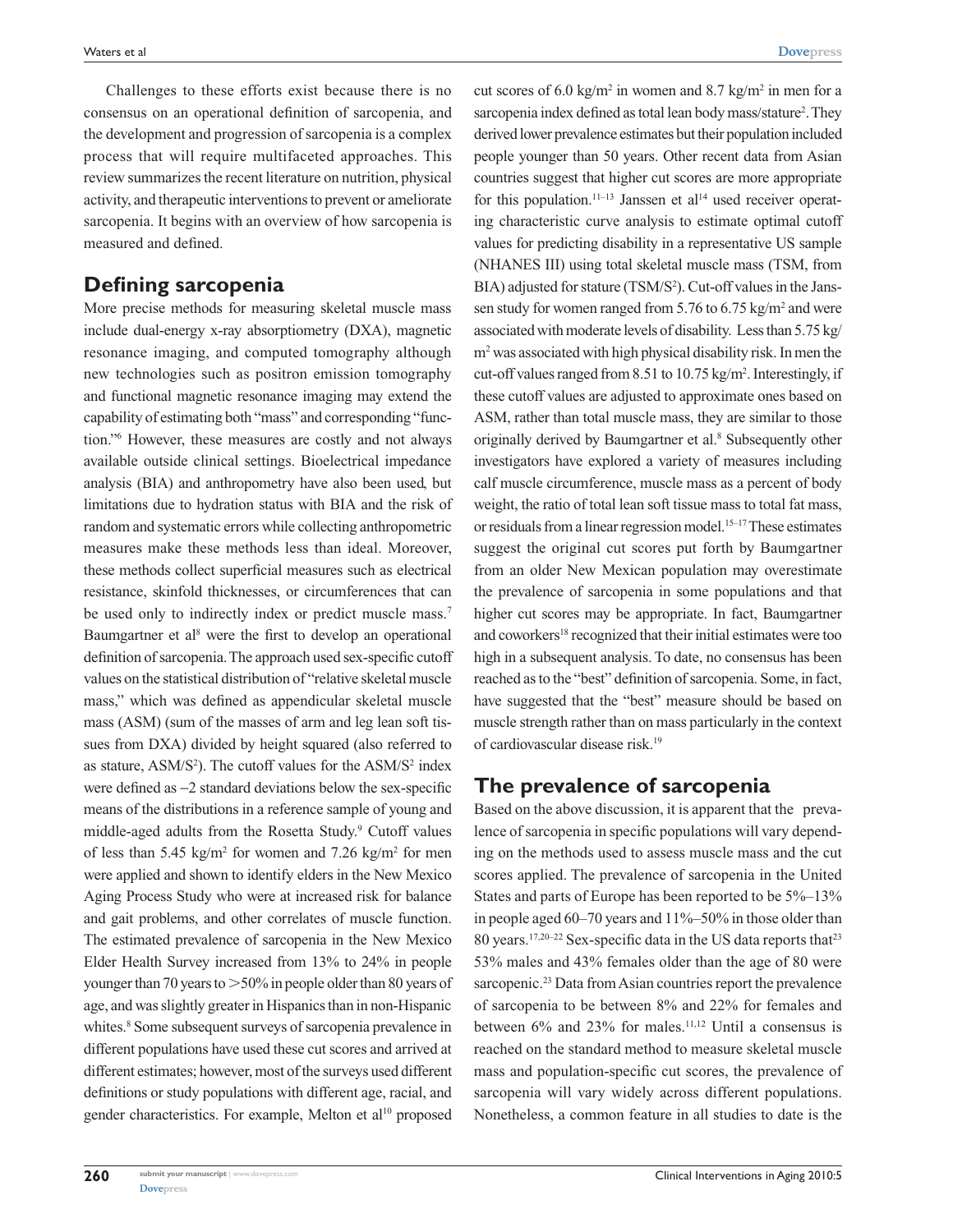Prevention and treatment of sarcopenia

increasing prevalence of sarcopenia with increasing age. On a global level, increasing longevity combined with low fertility and immigration poses the question whether sarcopenia and its sequel of functional limitations will emerge as a significant public health concern. Moreover, what prevention measures are most effective in slowing or reversing the loss of muscle in later life?

# **Rate of muscle loss**

It has been established that muscle loss is a significant feature of aging. The rate of muscle loss is estimated to be  $1\% - 2\%$  annually after the age of  $50^{24,25}$  in concert with strength declines of 1.5% per year that accelerates to 3% annually after the age of 60.18,26,27 These losses result in a decrease in total muscle cross-sectional area of about  $40\%$  between 20 and 60 years of age,<sup>27</sup> and are even higher in sedentary individuals and twice high in men compared with women.<sup>26,28</sup> Two longitudinal studies investigating age-related, sex-specific losses of skeletal muscle mass reported losses in both sexes, but the loss of fat-free mass occurred at a faster rate in men even after adjusting for free testosterone, insulin-like growth factor-1 (IGF-1), physical activity, and serum albumin.29,30 Grip strength also declines with age and has been reported as a predictor of physical functioning and disability.31,32 Data from 3 large nationwide



**Figure 1** Proposed downward spiral of muscle loss, frailty and disability.

population-based surveys in Denmark (8,342 participants, aged 45–102 years, with up to 4 year follow-up) reported that grip strength declines almost linearly between 50 and 85 years of age. However, among the oldest women, the longitudinal curve reached a horizontal plateau.<sup>33</sup> Lower health-related quality of life has also been reported in older men and women with lower grip strength and could not be explained by age, size, physical activity, or comorbidity. The investigators proposed that this reflected the link between sarcopenia and generalized frailty.<sup>34</sup>

Accompanying the age-related loss of muscle mass is the increase of fat mass. It is reported that an average adult can expect to gain approximately 0.45 kg (1 lb) of fat and lose about 0.23 kg (0.5 lb) of muscle yearly between 30 and 60 years of age.35 This shift in body composition is often masked by stable body weight and can result in a body composition phenotype known as sarcopenic obesity.24,28 It is more difficult to detect a sarcopenic-obese person as clinical measures of body mass index (BMI) and weight are not sensitive to these shifts in body composition. It is estimated that approximately 30% of men and 10% of women older than 80 years have sarcopenic obesity.18,20,26 This might explain the discrepancy between Zamboni et  $al<sup>30</sup>$  who reported significant increases in total body fat (1.31%) and percent body fat (1.27%) in women but not in men over 2 years (age range  $68-78$  years at baseline) and Dey et al<sup>29</sup> who reported that percent body fat increased only in men ( $P < 0.05$ ) after examining a slightly smaller and older (75–80 years) cohort with a 5-year follow up. This would suggest that there is an interaction between age and sex for body composition changes. More important than the existence of these body composition phenotypes is perhaps their relationship with health and physical function.

### **Correlates of sarcopenia**

Poor outcomes such as loss of strength, mobility disorders, disability, and poor quality of life have been associated with sarcopenia.<sup>36-43</sup> Although sarcopenia is the focus of this review, a U-shaped relationship between BMI and functional limitation and disability has been reported. Older adults with BMIs  $<$ 18, who have low muscle and fat mass, have an increased prevalence of function and mobility limitation and disability. Conversely, older obese people with BMIs  $>30$  also have an increased prevalence of functional limitation and disability.20,39 The sarcopenic-obese body composition phenotype described above, which cannot be detected by BMI, has also been associated with poorer physical functioning, disability, falls,<sup>22,44,46-49</sup> and metabolic syndrome.<sup>48</sup> Some studies suggest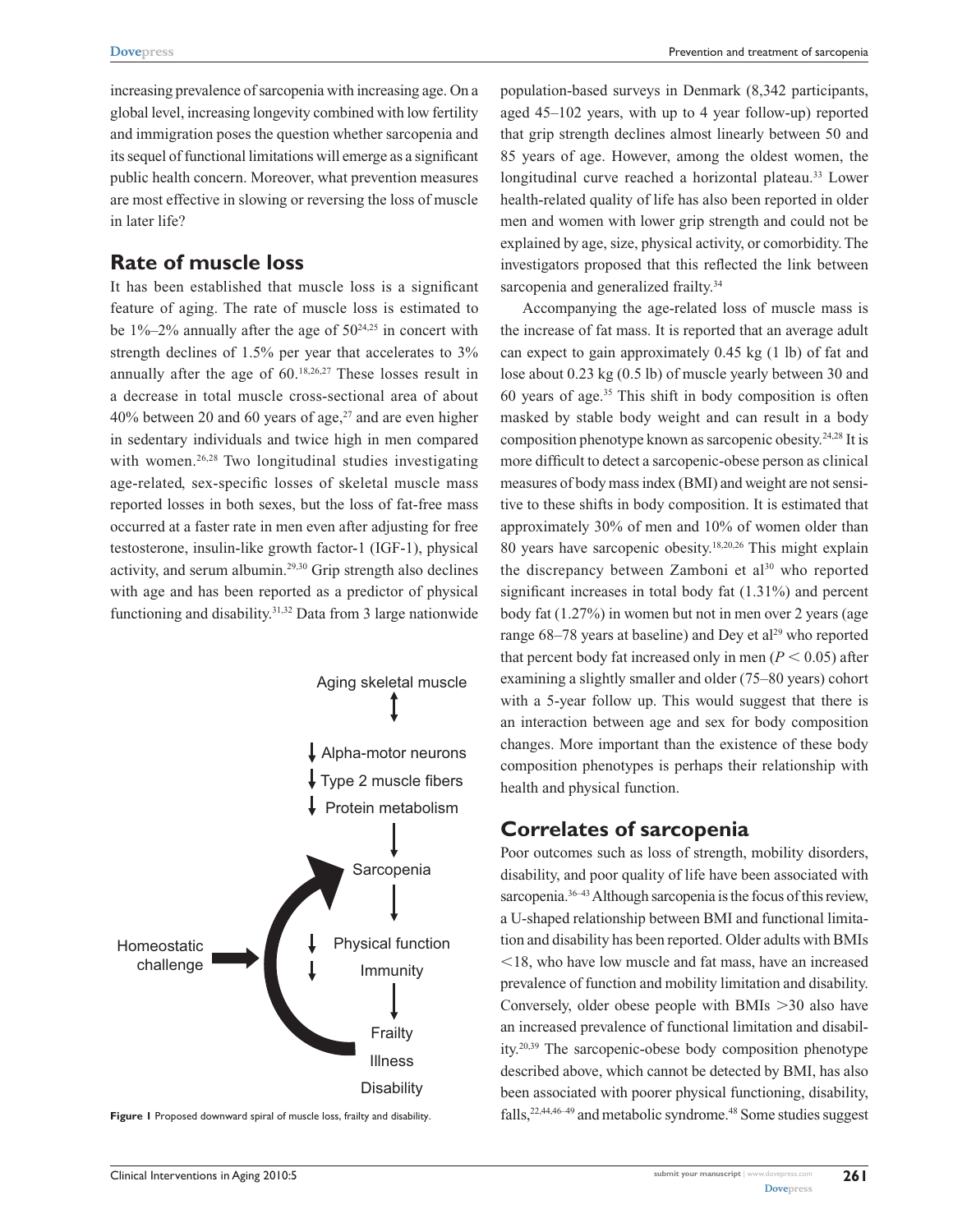that sarcopenic obesity may be better for predicting functional consequences than for predicting the loss of skeletal muscle mass alone (pure sarcopenia).40,45,46–49 Conversely, others argue that it is the combination of low muscle strength with obesity that is associated with poorer physical function.<sup>50,52</sup> Still others report that pure obesity is the greater risk factor for functional deficits.53–55 Although it is important to address these conflicting data, and as these questions are the subject of ongoing investigations, it is beyond the scope of this review to address these differing views.

Metabolic rate and maximal oxygen consumption ( $\text{Vo}_2$  max) also decrease with the loss of muscle mass,  $^{25,56,57}$ and this could create higher perceived energy expenditure at lower levels of work output as was reported by Waters et al<sup>58</sup> in physically trained sarcopenic adults. The sarcopenic group performed significantly less total work during the resistance exercise and used more energy for less work when compared with nonsarcopenic people matched for self-reported physical activity. If the total work output decreases with sarcopenia, and there is a preferential loss of type 2 muscle fibers and motor neurons, it may result in slower twitch contraction time and maximal shortening speed causing the loss of both muscular strength and power.<sup>6</sup> Leg power has been associated with functional limitations and is reported to have separate attributes that could influence physical performance.<sup>59,60</sup> The combined effects of  $\mathrm{Vo}_2$  max and decreasing muscular strength and power most likely contribute to the loss of function during aging. There may also be sex-specific differences as older males apparently rely more on strength and women on coordination when performing the same physical task.<sup>61</sup> Finally, skeletal muscle is also an important reserve of body protein during the times of malnutrition or stress.<sup>62</sup> If sarcopenia is particularly severe, it will have the potential not only to reduce resting metabolic rate but also to negatively influence the immune system, thereby reducing the body's ability to respond to homeostatic challenges and create a vicious downward spiral of muscle loss, sarcopenia, frailty, and disability.63–65

### **Muscle protein balance and nutritional intake**

In healthy muscle, proteins and amino acids constantly turn over in equilibrium between protein synthesis and breakdown.66,67 This equilibrium is typically disrupted in older people with up to a 30% lower synthesis rate of mixed muscle proteins including myofibrillar and mitochondrial proteins.67–69 It is also been hypothesized that sarcopenia may result from increased rates of protein breakdown under the stimulation of chronic inflammation,<sup>64</sup> but this is less

well established. The evidence in support of this alternative hypothesis will only be briefly discussed.

Muscle protein synthesis is stimulated by dietary intake of both essential and nonessential amino acids, such as leucine and creatine, $70-72$  but it remains unclear how significant decreases in dietary and protein intake influence the development and progression of sarcopenia. Overall, low nutrient intake secondary to the "anorexia of aging" is considered an important risk factor in the development and progression of sarcopenia.<sup>18,69,73,74</sup> It is also reported that 15% of those older than 60 years eat less than 75% of the recommended daily allowance for protein.<sup>75</sup> Morley<sup>69</sup> reviewed the phenomena of the anorexia of aging and reported that early satiety, secondary to decreased relaxation of the fundus, increased the release of cholecystokinin in response to fat intake, and that increased leptin levels and neurotransmitters may all play a role in the anorexia of aging. Declining testosterone levels may account for decreasing food intake to a greater extent in men than in women.<sup>6,76</sup> Thus, although poor overall nutritional intake may play a role in sarcopenia, low protein intake appears to be a significant problem for older adults and may be a potential target for an intervention strategy.

### **Nutritional interventions**

Daily intake of 1.2–1.5 g/kg of protein has been reported to prevent sarcopenia, whereas the current recommended daily dietary protein intake requirement for adults is  $0.8 \frac{\text{g}}{\text{kg}} / \text{d}$ .<sup>6</sup> Preliminary data from a recent randomized controlled trial indicate that it is more important to ingest a sufficient amount of high-quality protein (25–30 g) with each meal rather than 1 large bolus, because greater than 30 g in a single meal may not further stimulate muscle protein synthesis.77 Furthermore, Paddon-Jones and Rasmussen<sup>78</sup> reported that aging does not inevitably reduce the anabolic response to a high-quality protein meal, rather it is the presence of carbohydrates that blunts this response due to the effects of insulin resistance on muscle protein synthesis. These data would suggest that highquality protein should be consumed in smaller quantities, but not together with carbohydrates. These recommendations may not be easy to achieve. Volpi et al have conducted a number of experiments investigating muscle protein synthesis and breakdown, and amino acid transport in young and elderly subjects. In 2003, they assessed whether nonessential amino acids are required in a nutritional supplement to stimulate muscle protein anabolism in the elderly and reported that essential amino acids are primarily responsible for the amino acid stimulation of muscle protein anabolism in healthy elderly adults.72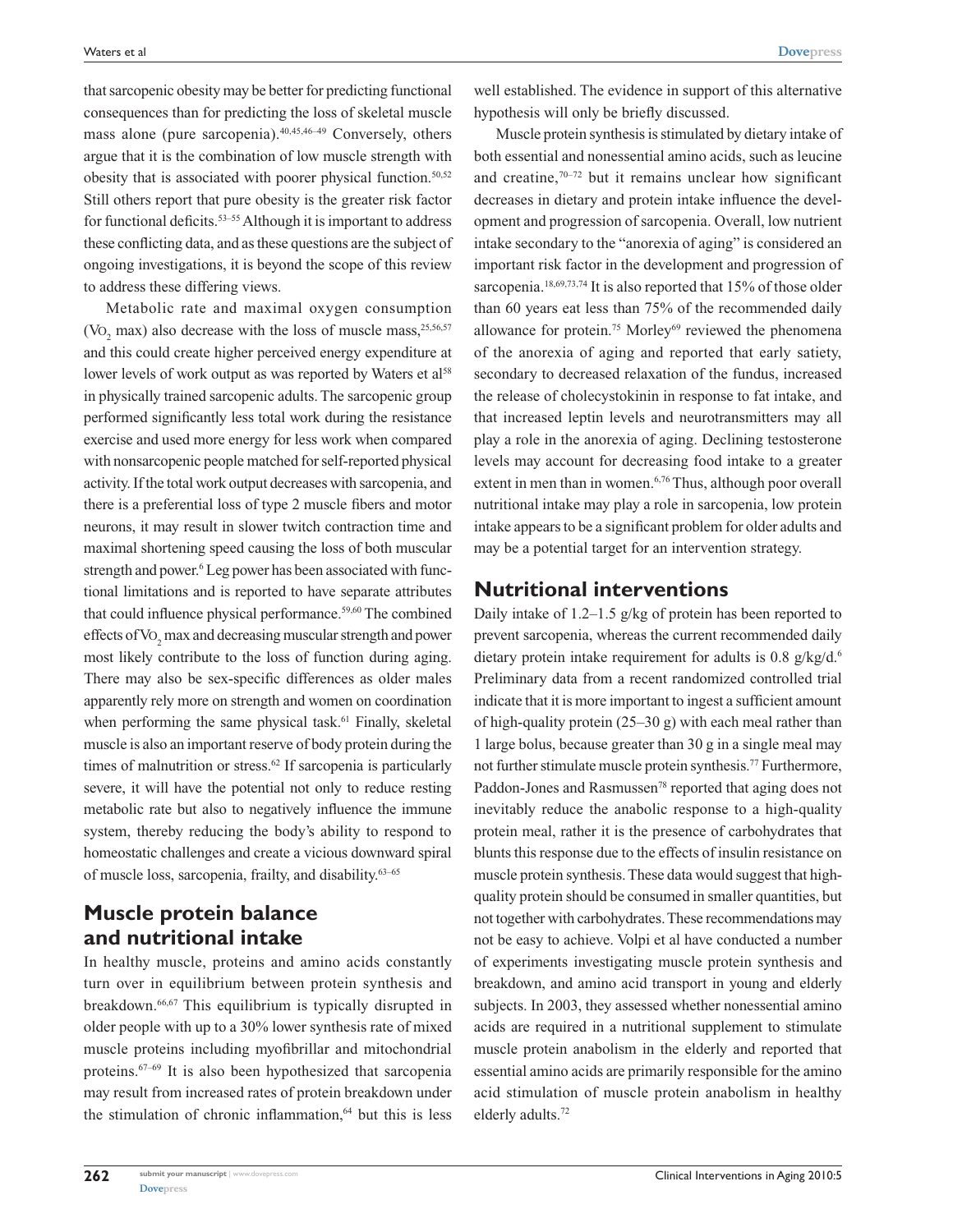There is a general agreement that the essential amino acid leucine increases protein anabolism and decreases protein breakdown.78 Leucine-rich food sources include legumes such as soybeans and cowpea, and animal products such as beef and fish. Amino acid supplements without adequate leucine reportedly do not stimulate protein synthesis.<sup>71,79,80</sup> Meat-based products contain higher essential amino acids than vegetable-based and it was suggested by Kim et  $al<sup>45</sup>$ that older adults should be encouraged to consume a diet higher in lean meat sources or consume essential amino acid supplements particularly if they are engaging in resistance training, as discussed later in this review. The authors are aware of the 3 registered clinical trials currently being conducted to investigate protein nutritional supplements and sarcopenia. These are being conducted at the University of Texas Galveston, Maastricht University Medical Center, and Centre Hospitalier Universitaire de Nice. All are nutritional supplement and resistance training interventions. It is anticipated that these trials and possibly other trials will shed more light on the amount, type, and timing of nutritional supplements either alone or in combination with resistance training to reduce, stabilize, or reverse sarcopenia.

Vitamin D has recently received recognition as another potential intervention strategy for sarcopenia. Older adults are at increased risk of developing vitamin D insufficiency  $(<$ 30 ng/mL), and a recent systematic review of vitamin D supplementation reports that supplementation may be indicated in those older people with low vitamin D levels to combat sarcopenia, functional decline, and falls risk.<sup>81</sup> As people age, skin cannot synthesize vitamin D efficiently and the kidney is less able to convert vitamin D to its active hormone form.82 Salmon, tuna, mackerel, and other fish oils are among the best sources of vitamin D, with small amounts found in beef liver, cheese, and egg yolks. Vitamin D in these foods is primarily in the form of vitamin  $D_3$  (cholecalciferol) and its metabolite  $25(OH)D_3$ .<sup>83</sup> People may try to meet their vitamin D needs through exposure to sunlight, $84,85$  but seasons, geographic latitude, time of day, cloud cover, skin melanin content, and sunscreen are among the factors that affect exposure to UV radiation and vitamin D synthesis.<sup>86–88</sup> Thus, vitamin D supplements are necessary and are available in 2 forms,  $D_2$  (ergocalciferol) and  $D_3$  (cholecalciferol). Many vitamin D supplements are being reformulated to contain vitamin  $D_3$  instead of vitamin  $D_2^{89}$  although both forms (as well as vitamin D in foods and from cutaneous synthesis) effectively raise serum  $25(OH)D$  levels.<sup>85</sup> A meta-analysis by Dawson-Hughes<sup>81</sup> indicated that the evidence for vitamin D supplementation was strong although the dosing, efficacy, and

long-term safety of supplementation need to be elucidated. Molecular mechanisms of vitamin D on muscle tissue include the genomic effects that result in changes in gene transcription of messenger RNA and protein synthesis, and the rapid nongenomic effects mediated through the vitamin D receptor on muscle cells.90 Although our understanding of the relationship between vitamin D and muscle function has advanced over the past decade, a complete understanding of the vitamin D action on muscle tissue and how this translates into improvements in muscular performance are yet to be elucidated. Currently, there appears to be at least 2 clinical trials investigating vitamin D supplementation: A Pilot Study of the Impact of Vitamin  $D_3$  on Muscle Performance in Elderly Women at Tufts University, and the Zurich Disability Prevention Trial at the University of Zurich.

### **Physical activity**

As has been discussed, the development and progression of sarcopenia are complex and multifactorial. Despite this, there is a growing body of evidence to indicate that physical activity can slow the loss of skeletal muscle and function. Although physical inactivity aggravates the loss of skeletal muscle, highly active older adults continue to lose cardiovascular fitness and muscle mass over time.<sup>25,56,57</sup> This stresses the importance of the mode of activity in the preservation of lean body mass. A recent 3-year longitudinal study of body composition and physical activity in older adults<sup>91</sup> reported that body weight remained stable while lean body mass decreased and fat mass increased. This confirmed the earlier studies reporting these shifts in body composition and that these changes cannot be detected by body weight or BMI.<sup>24,28</sup> Moreover, they found that leisure-time physical activity did not prevent the changes in body composition although higher levels of physical activity were associated with higher muscle mass.

Physical activity encompasses 4 domains: leisure time, occupational, transport, and household. For the purpose of this review we will only focus on leisure-time physical activity and then more specifically resistance training.

### Leisure-time physical activity

In the longitudinal study by Raguso et  $al$ , $91$  the average time spent in moderate to intense activities reported by the active participants was 90 minutes a day, with approximately 70% reporting over 60 minutes a day. Examples of moderate-tointense activities in this study were walking up stairs, running, biking, playing tennis, skiing, and swimming. None of the activity included resistance training. Although this level of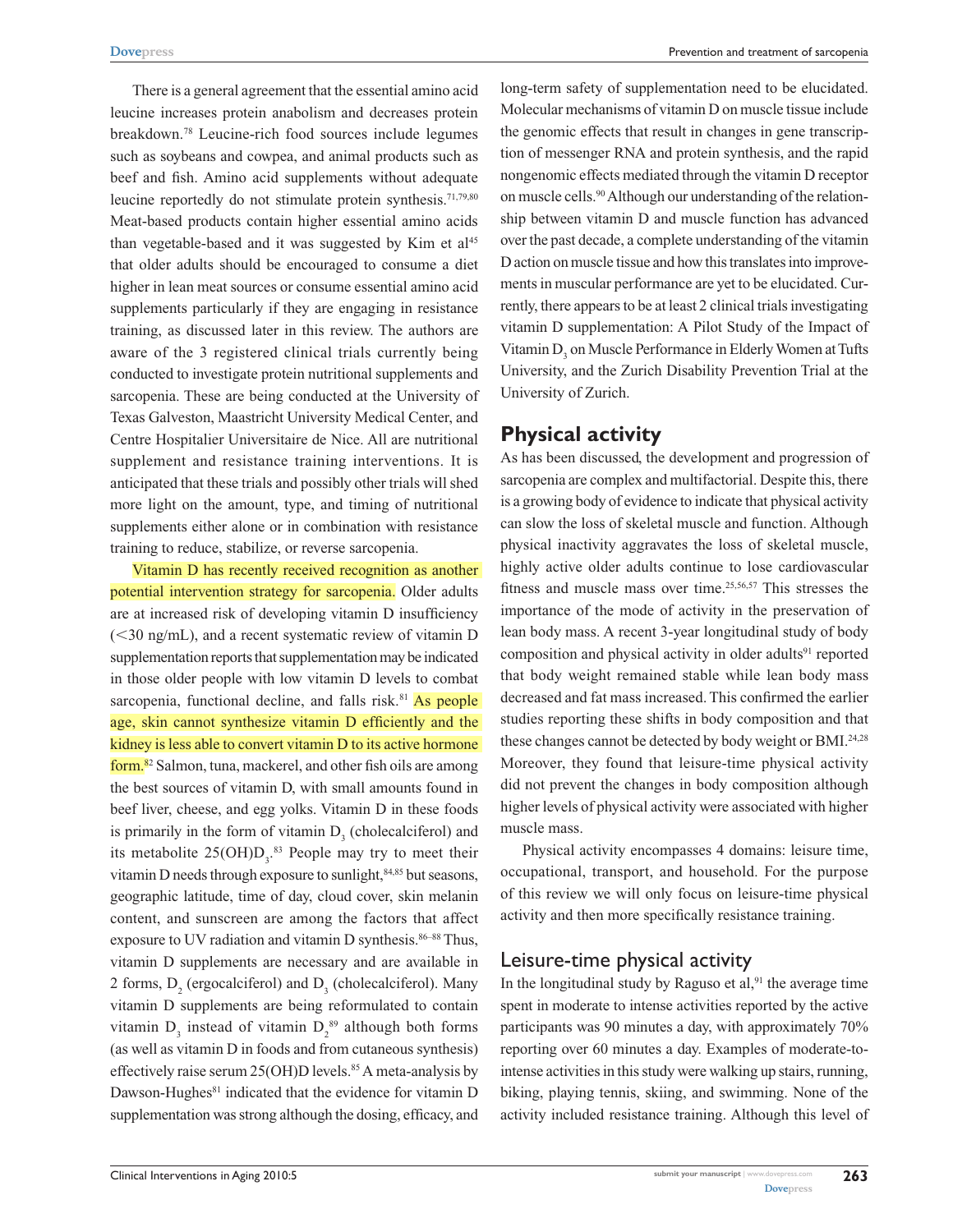physical activity meets or exceeds the standards recommended by American Heart Association for cardiovascular exercise,<sup>92</sup> it was not sufficient to maintain lean mass or decrease fat mass. It is a bit surprising that this level of exercise did not positively influence body composition, but highlighted the issues of information bias, particularly social desirability bias, in self-reported physical activity. This is particularly the case for intensity, where people report significantly higher intensity mistaking low levels of exercise intensity for moderate levels of intensity.<sup>93</sup> Mitchell et al<sup>94</sup> also reported similar findings from a large cross-sectional study, where lean muscle mass was not associated with physical activity or dietary intakes. Conversely, others have reported that high levels of physical activity slow the loss of skeletal muscle oxidative capacity and sarcopenia.95,96 These conflicting results are likely due to different study designs, activities, and challenges of selfreported physical activity. Moreover, very few studies have included people greater than 80 years of age in whom the prevalence of sarcopenia is highest. It also raises the principle of overload to achieve improvements in strength, power, and hypertrophy in response to resistance training.

### Resistance training

Recent evidence on resistance training supports earlier research that it may be the most effective strategy to combat sarcopenia through muscle hypertrophy and increased muscular strength and power.97–99 Until recently, research has focused on the impact of resistance training on muscular strength rather than power, which is the product of force and speed. The decline in muscular power is much steeper than strength and results in a decreased ability to rapidly produce force.100,101 As discussed earlier, the loss of muscular power is due to the preferential loss of fast-twitch fibers and motor units,  $27,43,63,75$  and has been associated with lower functional status and risk of falling.13,23,46,101–104 The following sections will discuss current

|  |  |  |  |  | Table I Terminology and definitions |
|--|--|--|--|--|-------------------------------------|
|--|--|--|--|--|-------------------------------------|

research on strength and power resistance training targeted to older adults to combat the loss of sarcopenia and functional loss. Table 1 presents the commonly used terminology in resistance training exercise prescription.

#### Strength training

There is a growing body of evidence documenting the benefits of strength training for older adults. A systematic review by Latham et  $a$ <sup>105</sup> reported that most strength training programs had durations of 8–12 weeks, used 2–3 sets of 8–10 repetitions at 65% of 1-repetition maximum (1 RM), and were performed 2–3 days per week. This type of strength training focuses on concentric or shortening muscle contraction and has little influence on eccentric or lengthening muscle strength.<sup>106,107</sup> Most of the reviewed studies by Latham et al<sup>105</sup> reported increases in strength, but found limited changes in functional tests such as chair stands and timed up and go. One might assume that resistance training that results in improvements in strength and/or power would also improve physical functioning. A recent Cochran review included 121 trials with 6,700 participants assessing progressive resistance training and physical function.<sup>108</sup> For the most part, progressive resistance training was performed 2–3 times weekly at a high intensity. The resistance training programs had a large positive effect on muscle strength and a small but significant improvement in physical ability. There was a modest improvement in gait speed and a moderate to large effect for getting out of a chair. These authors concluded that progressive resistance training is an effective intervention for improving strength and physical functioning in older people, including functional performance of some simple and complex tasks. They cautioned that adverse events were not sufficiently reported; thus, transferring these exercises to clinical populations should be approached with caution. Although this review did find a positive relationship between progressive resistance training

| Muscular strength           | Amount of force produced for I maximal effort                                                      |  |  |  |
|-----------------------------|----------------------------------------------------------------------------------------------------|--|--|--|
| Muscular endurance          | Ability of a muscle to contract repeatedly                                                         |  |  |  |
| Muscular power              | Product of force and speed of movement                                                             |  |  |  |
| <b>Exercises</b>            | Movements that target specific muscle groups from large muscle groups to isolated muscle movements |  |  |  |
| Repetition                  | One complete movement of an exercise                                                               |  |  |  |
| I repetition maximum (I RM) | Maximal weight that can be lifted for I repetition, safely and with proper form                    |  |  |  |
| Set                         | Series of continuous repetitions (eg, 10 repetitions/set)                                          |  |  |  |
| Intensity                   | Amount of weight lifted specified as either a percentage of 1 RM (eg, 70 % of 1 RM) or a specified |  |  |  |
|                             | number of repetitions within a set                                                                 |  |  |  |
| Frequency                   | Number of days per week each exercise session is conducted                                         |  |  |  |
| Duration                    | Length of time for each exercise session                                                           |  |  |  |
| Volume                      | Sum of frequency, intensity, and duration                                                          |  |  |  |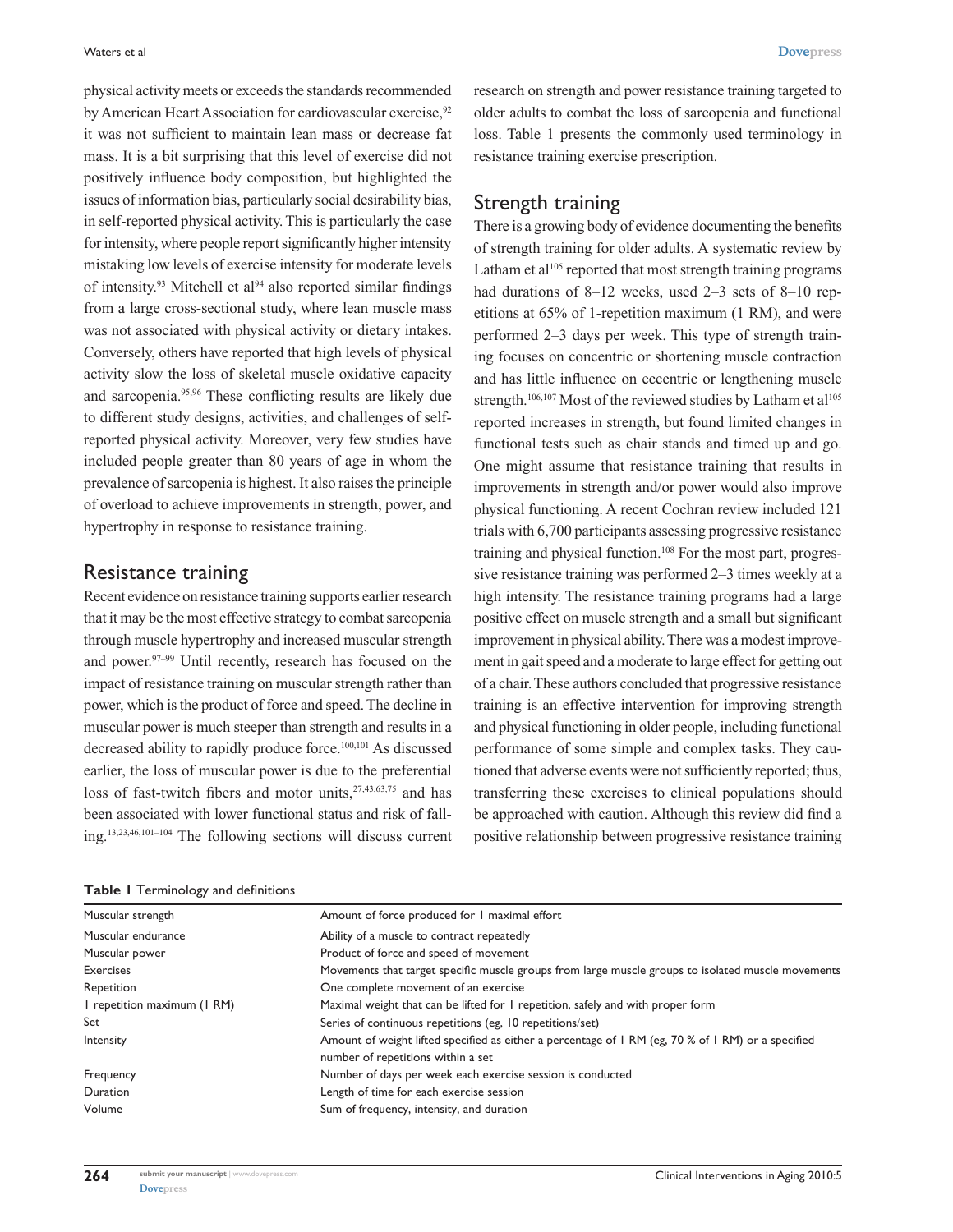with strength and function, it did not specifically address the question of power versus strength training.

### Power training

As noted earlier and in association with the greater loss of type 2 muscle fibers, muscular power declines at a faster rate than strength. There is also evidence that muscular power impacts more on physical functioning than strength.<sup>97,98,107,109–114</sup> Many published studies of power training used 3–4 sets at intensities of 20%–80% of 1 RM, 2–3 times per week for 8–16 weeks. All of these studies reported significant improvement in strength and power, with some reporting improved measures of physical functioning.109,112,113,115 On one hand, 2 randomized controlled trials comparing strength to power training<sup>98,109</sup> reported similar improvements in strength but greater improvements in power performance. On the other hand, other  $trials<sup>112,114</sup>$  reported similar improvements in both strength and power performance. These data highlight the symbiotic relationship in the physiological response to strength and power training, whereby the response to power training results in gains of both strength and power. Conversely, strength training generally only increases strength but does not improve power unless the speed of contractions is very high.<sup>98</sup>

Several recent investigations have reported that physical function, particularly in the lower limbs, has a stronger relationship with muscular power than strength.60,102,104 In order for skeletal muscle to achieve and maintain muscular strength and power, resistance training needs to use a progressively increasing load to maintain the desired range of repetitions per set of exercise. The American College of Sports Medicine recently put forward a position statement on progressive resistance training in healthy adults.<sup>92</sup> They recommended a 2%–10% increase in load when the individual can perform the current workload for 1–2 repetitions over the desired number. They also recommended that progression in power training uses 2 loading stages: the first stage is strength training and the second stage is light loads  $(0\%-60\% \text{ of } 1 \text{ RM for lower})$ body exercises; 30%–60% of 1 RM for upper body exercises) performed at a fast contraction velocity with 3–5 minutes of rest between sets for multiple sets per exercise (3–5 sets). This is slightly different from intense loading used during power training and reported in the above studies.

# **Resistance training combined with nutritional interventions**

Although the evidence for resistance training to combat sarcopenia is convincing, Johnston et  $al<sup>116</sup>$  questioned whether this intervention effectively interferes with

the processes underlying sarcopenia or only masks the effects. Adults between 65 and 75 years reportedly have a blunted cellular or molecular muscle hypertrophy and protein synthesis response to resistance training compared with younger people.<sup>46,117</sup> In animal models combining nutritional interventions, such as high-protein or leucine ingestion, with resistance training, anabolic processes appeared enhanced and catabolic pathways were inhibited in older skeletal muscle.118 A eucaloric diet supplemented with moderately high levels of protein (30 to  $>100$  g) also demonstrated enhanced muscle tissue accumulation and reversed the blunted protein synthesis response to resistance training.119,120 Alternatively, a 15-g bolus of essential amino acids 1 hour after moderately intense resistance training (70% of 1 RM) in older participants normalized protein synthesis to a younger pattern of protein synthesis over a period of 5 hours after ingestion.<sup>121</sup> Recently ornithine alpha-ketoglutarate (OKG), which is a precursor of amino acids such as glutamine and arginine, is receiving attention as a potential nutritional strategy to modulate muscle protein metabolism during aging.122

The authors are aware of the 3 clinical trials being conducted across France, Belgium, and the United States to investigate the relationships between protein supplementation and resistance training on muscle protein metabolism in older adults.

### **Therapeutic interventions**

In addition to nutritional and exercise interventions, other therapeutic modalities have also been used to prevent, delay, or reverse sarcopenia including anabolic hormones such as testosterone, estrogen, and growth hormone (GH); creatine; angiotensin II converting enzyme inhibitors (ACEIs); and antimyostatin agents. Newer agents such as antimyostatin and specific androgen receptor modulators (SARMs) are in early stages of testing for safety and efficacy, whereas the older interventions (ie, testosterone and GH) have position statements regarding their efficacy and safety. These are discussed briefly below.

In males, testosterone decreases by 1% per year and bioavailable testosterone by 2% per year from age 30.76,123,124 In women, testosterone levels drop rapidly from 20 to 45 years of age.125 Currently, testosterone replacement is not recommended for the treatment of sarcopenia due to the high rates of side effects and low benefits to physical performance.126 SARMs may hold more promise for anabolic effects on skeletal muscle without the side effects,<sup>127</sup> but are in the early stages of clinical investigations.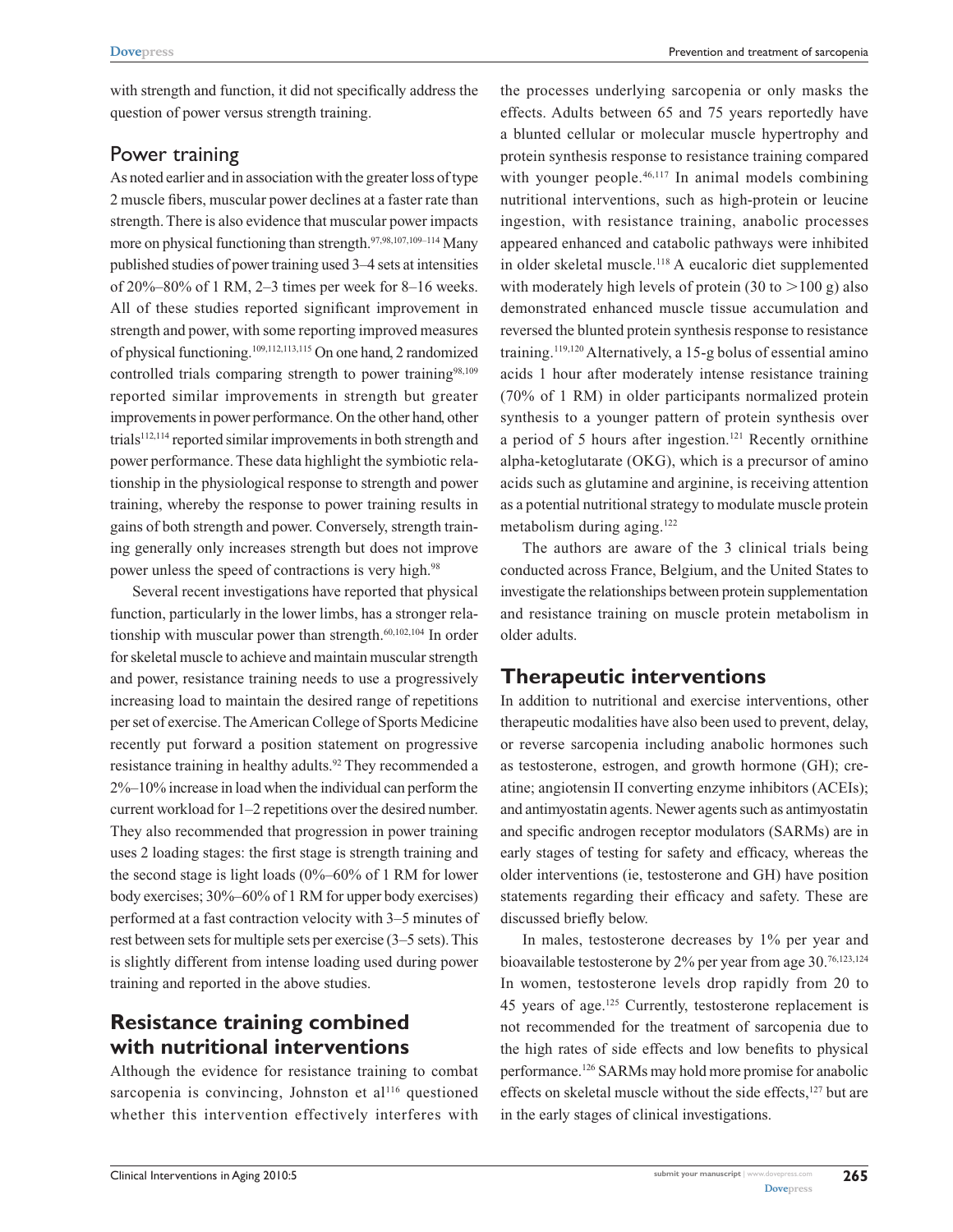The release of GH from the pituitary and subsequent IGF-I synthesis decreases with increasing age. This lead to investigations administering recombinant growth hormone (rGH) to older patients either with rGH alone or in combination with sex steroids or exercise.124,128,129 The results of these studies did not support the use of rGH in older nonhypopituitary adults as it did not show efficacy, had high rates of adverse events, and increased the risk of neoplasia.129 A statement released by Growth Hormone Research Society in the United States recommended that until carefully designed, long-term studies using validated outcome parameters are conducted, the clinical use of rGH in older adults, alone or in combination with testosterone, cannot be recommended. Similarly, estrogen and tibolone (a synthetic steroid with estrogenic, androgenic, and progestogenic properties) are not recommended until further research is conducted to determine the long-term safety in older adults.<sup>130</sup>

### **Antioxidants**

Oxidative stress has also been suggested in the etiology of sarcopenia and is influenced by both the increased generation of reactive oxygen species (ROS) and age-associated decreases in antioxidant defense.131 Exposure to high levels of ROS is reported to modify mitochondrial DNA, the electron transport system, and result in reduced  $Ca<sup>2+</sup>$  uptake by the sarcoplasmic reticulum ultimately accelerating ROS production and leading to myofiber death.<sup>3,132,133</sup> Nonexhaustive exercise stimulates the expression of certain antioxidants through enzymatic pathways and it has been questioned whether exercise training should be supplemented with exogenous antioxidants.<sup>131</sup> Recently, Fusco et al<sup>134</sup> wrote a salient review on antioxidant supplementation stressing that a better understanding of oxidation mechanisms, markers of oxidative damage and antioxidant status, and timing of antioxidant supplementation is needed before the widespread use of antioxidant supplementation can be advised or refuted.

Until such time, foods may be a preferred source of antioxidants because they contain a wide array of antioxidant substances and are also high in vitamins, minerals and fiber. Vegetables rich in antioxidants include pinto, red and black beans, and russet potatoes. Fruits include berries such as cranberry, blueberry, blackberry, and raspberry, and also plums, apples, cherries, prunes and pecans.135

#### **Creatine**

Dietary creatine is derived primarily from meat (1 kg contains ∼5 g of creatine) and is nonenzymatically converted to creatinine. Creatine monohydrate was considered a potential ergogenic aid due to its buffering action against proton accumulation and by the increasing skeletal muscle concentrations of phosphocreatine needed for high-intensity muscular contractions.136 Creatine supplementation combined with resistance training has been reported to be effective for increasing strength in older adults.137–139 Creatine appears well tolerated in these short-term studies, but there are few data on long-term studies. Because the mechanisms of creatine actions are poorly understood, more long-term trials are needed to determine its safety and efficacy for renal, hepatic, cardiac, and muscle functions.

### Angiotensin II converting enzyme inhibitors (ACEIs)

ACEIs works by suppressing the angiotensin – aldosterone system, thereby preventing the formation of angiotensin II that acts as a powerful vasoconstrictor.<sup>140</sup> Blood pressure is partially regulated by ACEIs. It also reduces the pre- and afterload on the heart improving myocardial contractility.<sup>141</sup> ACEIs are widely used in treating hypertension and heart failure in older adults,<sup>142</sup> and 3 cohort studies have reported improved body composition and physical function associated with ACEIs in older adults.<sup>143–145</sup> A recently completed randomized controlled trial of ACEIs reported improvements in exercise capacity and fewer falls in 130 older participants with existing impairments of activites of daily living (ADLs).146 The mechanisms of ACEIs are unclear but have been suggested to involve improved cardiac output and thus improved blood flow to muscle, reduce inflammatory cytokines, improve endothelial function and muscle glucose uptake, and positively modulate the IGF-1 system, all of which have implications for body composition changes.<sup>147</sup> Because ACEIs have been prescribed since the 1980s to treat hypertension and heart failure in older adults, the long-term safety of ACEIs may already be established. Thus, although the mechanisms for ACEI action on skeletal muscle are yet to be elucidated, it could be a safe and effective means to improve body composition and function in older adults.

#### Myostatin

Myostatin is a member of the transforming growth factor-beta superfamily and is known to be a negative regulator of skeletal muscle myogenesis.148,149 The primary action of myostatin is the negative regulation of skeletal muscle satellite cell activation, proliferation, and cell self-renewal.150 Currently, clinical trials of antimyostatin drugs are confined to animal models and it will be some time before trials are conducted in humans.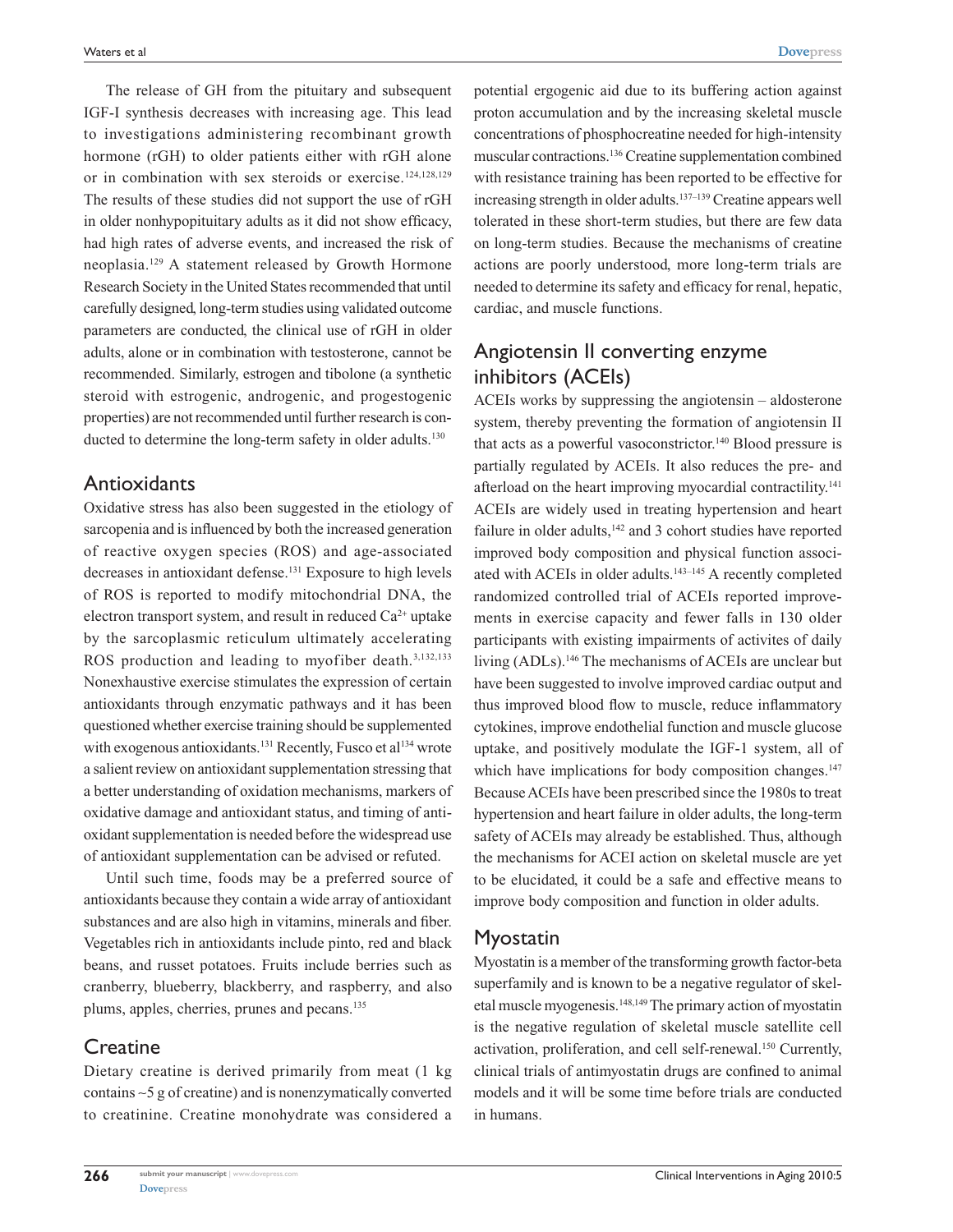# **Conclusion**

Although the functional and financial consequences of sarcopenia are significant from a public health perspective, clinical cut scores for specific populations are needed before sarcopenia can be diagnosed and treated. With exception of ACEI as a pharmaceutical intervention, the most compelling evidence to combat sarcopenia is resistance training either alone or in combination with nutritional supplements. Considering the multifactorial nature of the sarcopenic process, comprehensive interventions such as those mentioned above are likely needed. Certainly, the cornerstone interventions of resistance training and nutritional supplements should be considered and adopted when possible. The feasibility, sustainability, and safety of power resistance training in older adults and the influence of nutritional supplementation with power training need to be confirmed by larger longitudinal trials. There are also issues regarding how to implement resistance-training programs into the community- or homebased programs. Community-based programs are gaining popularity, and the feasibility of peer-led strength classes has been reported.151 Home-based programs may be an option for frail elderly who are home bound.<sup>152,153</sup> Finally, pharmacologic approaches under investigation also hold promise for a greater understanding of the mechanisms and potential interventions to combat or reverse sarcopenia.

# **Disclosure**

The authors report no conflicts of interest in this work.

#### **References**

- 1. Rosenberg IH. Sarcopenia: origins and clinical relevance. *J Nutr*. 1997;127 Suppl:S990–S991.
- 2. Roubenoff R. Sarcopenia: effects on body composition and function. *J Gerontol A Biol Sci Med Sci*. 2003;58(11):1012–1017.
- 3. Fulle S, Protasi F, DiTano G, Pietrangelo T, Beltramin A, Boncompagni S. The contribution of reactive oxygen species to sarcopenia and muscle aging. *Exp Gerontol*. 2004;39:17–24.
- 4. Wilson M-MG, Morley JE. Invited review: aging and energy balance. *J Appl Physiol*. 2003;95:1728–1736.
- 5. Janssen I, Shepard DS, Katzmarzyk PT, Roubenoff R. The healthcare costs of sarcopenia in the United States. *J Am Geriatr Soc*. 2004;52(1):80–85.
- 6. Morley JE. Sarcopenia: diagnosis and treatment. *J Nutr Health Aging*. 2008;12(7):452–456.
- 7. Heymsfield SB, Pietrobelli A, Wang Z, Saris WH. The end of body composition methodology research? *Curr Opin Clin Nutr Metab Care*. 2005;8(6):591–594.
- 8. Baumgartner RN, Koehler KM, Gallagher D, et al. Epidemiology of sarcopenia among the elderly in New Mexico. *Am J Epidemiol*. 1998;147(8):755–763.
- 9. Mott JW, Wang JC, Thornton DB, Heysfield SB, Pierson Jr RN. Relation between body fat and age in 4 ethnic groups. *Am J Clin Nutr*. 1999;69:1007–1013.
- 10. Melton LJ III, Khosla S, Riggs BL. Epidemiology of sarcopenia. *Mayo Clin Proc*. 2000;75 Suppl:S10–S12.
- 11. Chien M-Y, Huang T-Y, Wu Y-T. Prevalance of sarcopenia estimated using bioelectrical impedance analysis prediction equation in community-dwelling elderly people in Taiwan. *J Am Geriatr Soc*. 2008;56:1710–1715.
- 12. Kim TN, Yang SJ, Yoo HJ, et al. Prevalence of sarcopenia and sarcopenic obesity in Korean adults: the Korean sarcopenic obesity study. *Int J Obes (Lond)*. 2009 Aug;33(8):885–892. Epub 2009 Jun 30.
- 13. Woo J, Leung J, Sham A, Kwok T. Defining sarcopenia in terms of risk of physical limitations: a 5-year follow-up study of 3,153 chinese men and women. *J Am Geriatr Soc*. 2009;57(12):2224–2231.
- 14. Janssen I, Baumgartner RN, Ross R, Rosenberg IH, Roubenoff R. Skeletal muscle cutpoints associated with elevated physical disability risk in older men and women. *Am J Epidemiol*. 2004;159(4):413–421.
- 15. Lauretani F, Russo CR, Bandinelli S, et al. Age-associated changes in skeletal muscles and their effect on mobility: an operational diagnosis of sarcopenia. *J Appl Physiol*. 2003;95(5):1851–1860.
- 16. Newman AB, Kupelian V, Visser M, et al. Sarcopenia: alternative definitions and associations with lower extremity function. *J Am Geriatr Soc*. 2003;51(11):1602–1609.
- 17. Tankó LB, Movsesyan L, Mouritzen U, Christiansen C, Svendsen OL. Appendicular lean tissue mass and the prevalence of sarcopenia among healthy women. *Metabolism*. 2002;51(1):69–74.
- 18. Morley JE, Baumgartner RN, Roubenoff R, Mayer J, Nair KS. Sarcopenia. *J Lab Clin Med*. 2001;137(4):231–243.
- 19. Stephen WC, Janssen I. Sarcopenic-obesity and cardiovascular disease risk in the elderly. *Nutr Health Aging*. 2009;13(5):460–466.
- 20. Baumgartner RN. Body composition in healthy aging. *Ann N Y Acad Sci*. 2000;904:437–448.
- 21. Gillette-Guyonnet S, Nourhashemi F, Andrieu S, et al. Body composition in French women 75+ years of age: the EPIDOS study. *Mech Ageing Dev*. 2003;124(3):311–316.
- 22. Janssen I, Heymsfield SB, Ross R. Low relative skeletal muscle mass (sarcopenia) in older persons is associated with functional impairment and physical disability. *J Am Geriatr Soc*. 2002;50(5): 889–896.
- 23. Taaffe DR, Duret C, Wheeler S, Marcus R. Once-weekly resistance exercise improves muscle strength and neuromuscular performance in older adults. *J Am Geriatr Soc*. 1999;47(10): 1208–1214.
- 24. Hughes VA, Frontera WR, Roubenoff R, Evans WJ, Singh MA. Longitudinal changes in body composition in older men and women: role of body weight change and physical activity. *Am J Clin Nutr*. 2002;76(2):473–481.
- 25. Sehl ME, Yates FE. Kinetics of human aging: I. Rates of senescence between ages 30 and 70 years in healthy people. *J Gerontol A Biol Sci Med Sci*. 2001;56(5):B198–B208.
- 26. Roubenoff R. Sarcopenia and its implications for the elderly. *Eur J Clin Nutr*. 2000;54 Suppl 3:S40–S47.
- 27. Vandervoort AA. Aging of the human neuromuscular system. *Muscle Nerve*. 2002;25(1):17–25.
- 28. Gallagher D, Ruts E, Visser M, et al. Weight stability masks sarcopenia in elderly men and women. *Am J Physiol Endocrinol Metab*. 2000;279(2):E366–E375.
- 29. Dey DK, Bosaeus I, Lissner L, Steen B. Changes in body composition and its relation to muscle strength in 75-year-old men and women: a 5-year prospective follow-up study of the NORA cohort in Göteborg, Sweden. *Nutrition*. 2009;25(6):613–619.
- 30. Zamboni M, Zoico E, Scartezzini T, et al. Body composition changes in stable-weight elderly subjects: the effect of sex. *Aging Clin Exp Res*. 2003;15(4):321–327.
- 31. Al Snih S, Markides K, Ottenbacher K, Raji M. Hand grip strength and incident ADL disability in elderly Mexican Americans over a seven-year period. *Aging Clin Exp Res*. 2004;16(6):481–486.
- 32. Nybo H, Gaist D, Jeune B, McGue M, Vaupel JW, Christensen K. Functional status and self-rated health in 2,262 nonagenarians: the Danish1905 Cohort Survey. *J Am Geriatr Soc*. 2001;49: 601–609.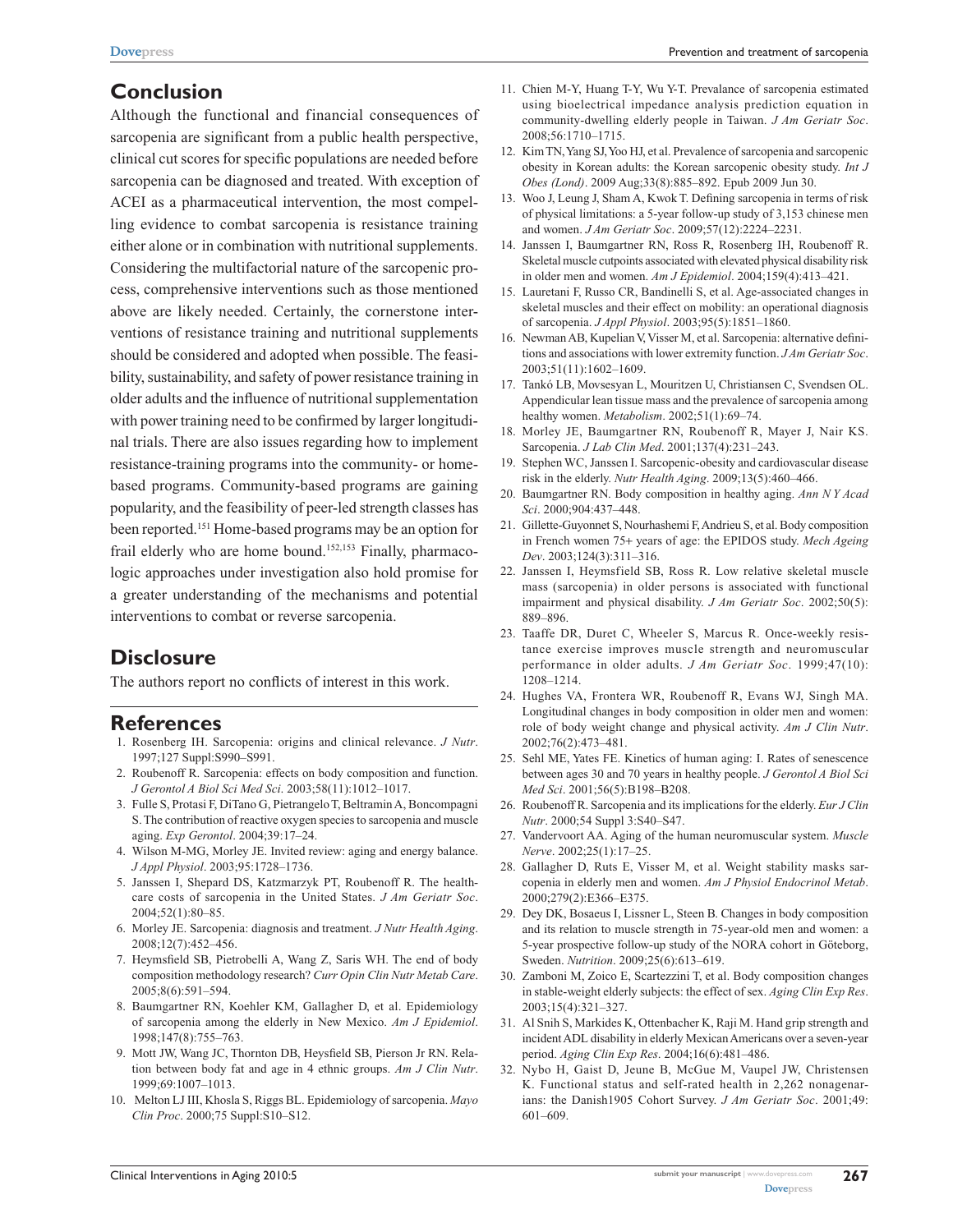- 33. Frederiksen H, Hjelmborg J, Mortensen J, McGue M, Vaupel JW, Christensen K. Age trajectories of grip strength: cross-sectional and longitudinal data among 8,342 Danes aged 46 to 102. *Ann Epidemiol*. 2006;16(7):554–562.
- 34. Sayer AA, Syddall HE, Martin HJ, Dennison EM, Roberts HC, Cooper C. Is grip strength associated with health-related quality of life? Findings from the Hertfordshire Cohort Study. *Age Ageing*. 2006;35(4):409–415.
- 35. Forbes GB. Longitudinal changes in adult fat-free mass: influence of body weight. *Am J Clin Nutr*. 1999;70(6):1025–1031.
- 36. Cruz-Jentoft AJ, Landi F, Topinková E, Michel JP. Understanding sarcopenia as a geriatric syndrome. *Curr Opin Clin Nutr Metab Care*. 2010;13(1):1–7.
- 37. Reid KF, Naumova EN, Carabello RJ, Phillips EM, Fielding RA. Lower extremity muscle mass predicts functional performance in mobilitylimited elders. *J Nutr Health Aging*. 2008;12(7):493–498.
- 38. Williams MA, Stewart KJ. Impact of strength and resistance training on cardiovascular disease risk factors and outcomes in older adults. *Clin Geriatr Med*. 2009;25(4):703–714.
- 39. Zoico E, Di Francesco V, Guralnik JM, et al. Physical disability and muscular strength in relation to obesity and different body composition indexes in a sample of healthy elderly women. *Int J Obes Relat Metab Disord*. 2004;28(2):234–241.
- 40. Delmonico MJ, Harris TB, Lee JS, et al. Alternative definitions of sarcopenia, lower extremity performance, and functional impairment with aging in older men and women. *J Am Geriatr Soc*. 2007;55(5): 769–774.
- 41. Lang T, Streeper T, Cawthon P, Baldwin K, Taaffe DR, Harris TB. Sarcopenia: etiology, clinical consequences, intervention, and assessment. *Osteoporos Int*. 2010;21(4):543–599.
- 42. Lloyd BD, Williamson DA, Singh NA, et al. Recurrent and injurious falls in the year following hip fracture: a prospective study of incidence and risk factors from the Sarcopenia and Hip Fracture Study. *J Gerontol A Biol Sci Med Sci*. 2009;64(5):599–609.
- 43. Marcell TJ. Sarcopenia: causes, consequences, and preventions. *J Gerontol A Biol Sci Med Sci*. 2003;58(10):M911–M916.
- 44. Waters DL, Hale L, Grant AM, Herbison P, Goulding A. Osteoporosis and gait and balance disturbances in older sarcopenic obese New Zealanders. *Osteoporos Int*. 2010;21(2):351–357.
- 45. Kim JS, Wilson JM, Lee SR. Dietary implications on mechanisms of sarcopenia: roles of protein, amino acids and antioxidants. *J Nutr Biochem*. 2010;21(1):1–13.
- 46. Baumgartner RN, Waters DL. Sarcopenia and sarcopenic-obesity. In: Pathy MSJ, editor. *Principles and Practice of Geriatric Medicine*. Vol 2. UK: John Wiley and Sons Ltd; 2006:909–933.
- 47. Baumgartner RN, Wayne SJ, Waters DL, Janssen I, Gallagher D, Morley JE. Sarcopenic obesity predicts instrumental activities of daily living disability in the elderly. *Obes Res*. 2004;12(12):1995–2004.
- 48. Jarosz PA, Bellar A. Sarcopenic obesity: an emerging cause of frailty in older adults. *Geriatr Nurs*. 2009;30(1):64–70.
- 49. Rolland Y, Lauwers-Cances V, Cristini C, et al. Difficulties with physical function associated with obesity, sarcopenia, and sarcopenic-obesity in community-dwelling elderly women: the EPIDOS (EPIDemiologie de l'OSteoporose) Study. *Am J Clin Nutr*. 2009;89(6):1895–1900.
- 50. Bouchard DR, Janssen I. Dynapenic-obesity and physical function in older adults. *J Gerontol A Biol Sci Med Sci*. 2010;65(1):71–77.
- 51. Stenholm S, Alley D, Bandinelli S, et al. The effect of obesity combined with low muscle strength on decline in mobility in older persons: results from the InCHIANTI study. *Int J Obes (Lond)*. 2009;33(6):635–644.
- 52. Bouchard DR, Beliaeff S, Dionne IJ, Brochu M. Fat mass but not fat-free mass is related to physical capacity in well-functioning older individuals: nutrition as a determinant of successful aging (NuAge) – the Quebec Longitudinal Study. *J Gerontol A Biol Sci Med Sci*. 2007;62(12):1382–1388.
- 53. Ramsay SE, Whincup PH, Shaper AG, Wannamethee SG. The relations of body composition and adiposity measures to ill health and physical disability in elderly men. *Am J Epidemiol*. 2006;164(5):459–469.
- 54. Sternfeld B, Ngo L, Satariano WA, Tager IB. Associations of body composition with physical performance and self-reported functional limitation in elderly men and women. *Am J Epidemiol*. 2002;156(2):110–121.
- 55. Visser M, Deeg DJ, Lips P, Harris TB, Bouter LM. Skeletal muscle mass and muscle strength in relation to lower-extremity performance in older men and women. *J Am Geriatr Soc*. 2000;48(4): 381–386.
- 56. Hawkins SA, Marcell TJ, Victoria Jaque S, Wiswell RA. A longitudinal assessment of change in VO<sub>2</sub>max and maximal heart rate in master athletes. *Med Sci Sports Exerc*. 2001;33(10):1744–1750.
- 57. van Pelt RE, Dinneno FA, Seals DR, Jones PP. Age-related decline in RMR in physically active men: relation to exercise volume and energy intake. *Am J Physiol Endocrinol Metab*. 2001;281(3): E633–E639.
- 58. Waters DL, Mullins PG, Qualls CR, Raj DS, Gasparovic C, Baumgartner RN. Mitochondrial function in physically active elders with sarcopenia. *Mech Ageing Dev.* 2009;130(5):315–319.
- 59. Bean JF, Kiely DK, LaRose S, Alian J, Frontera WR. Is stair climb power a clinically relevant measure of leg power impairments in at-risk older adults? *Arch Phys Med Rehabil*. 2007;88(5):604–609.
- 60. Puthoff ML, Nielsen DH. Relationships among impairments in lowerextremity strength and power, functional limitations, and disability in older adults. *Phys Ther*. 2007 Oct;87(10):1334–1347. Epub 2007 Aug 7.
- 61. Singh AS, Chin A, Paw MJ, Bosscher RJ, van Mechelen W. Cross-sectional relationship between physical fitness components and functional performance in older persons living in long-term care facilities. *BMC Geriatr*. 2006;6:4.
- 62. Solerte SB, Gazzaruso C, Bonacasa R, et al. Nutritional supplements with oral amino acid mixtures increases whole-body lean mass and insulin sensitivity in elderly subjects with sarcopenia. *Am J Cardiol*. 2008;101(11A):E69–E77.
- 63. Doherty TJ. Invited review: aging and sarcopenia. *J Appl Physiol*. 2003;95(4):1717–1727.
- 64. Roubenoff R. Physical activity, inflammation, and muscle loss. *Nutr Rev*. 2007;65(12 Pt 2):S208–S212.
- 65. Walston J, Hadley E, Ferrucci L, et al. Research agenda for frailty in older adults: toward a better understanding of physiology and etiology: summary from the American Geriatrics Society/National Institute on Aging Research Conference on Frailty in Older Adults. *J Am Geriatr Soc*. 2006;54(6):991–1001.
- 66. Short KR, Nair KS. Muscle protein metabolism and the sarcopenia of aging. *Int J Sport Nutr Exerc Metab*. 2001;11 Suppl:S119–S127.
- 67. Volpi E, Rasmussen BB. Nutrition and muscle protein metabolism in the elderly. *Diabetes Nutr Metab*. 2000;13(2):99–107.
- 68. Hasten DL, Pak-Loduca J, Obert KA, Yarasheski KE. Resistance exercise acutely increases MHC and mixed muscle protein synthesis rates in 78–84 and 23–32 yr olds. *Am J Physiol Endocrinol Metab*. 2000;278(4):E620–E626.
- 69. Morley JE. Anorexia, sarcopenia, and aging. *Nutrition*. 2001;17(7–8): 660–663.
- 70. Mann GE, Yudilevich DL, Sobrevia L. Regulation of amino acid and glucose transporters in endothelial and smooth muscle cells. *Physiol Rev*. 2003;83(1):183–252.
- 71. Rieu I, Balage M, Sornet C, et al. Increased availability of leucine with leucine-rich whey proteins improves postprandial muscle protein synthesis in aging rats. *Nutrition*. 2007;23(4):323–331.
- 72. Volpi E, Kobayashi H, Sheffield-Moore M, Mittendorfer B, Wolfe RR. Essential amino acids are primarily responsible for the amino acid stimulation of muscle protein anabolism in healthy elderly adults. *Am J Clin Nutr*. 2003;78(2):250–258.
- 73. Morley JE. Food for thought. *Am J Clin Nutr*. 2001;74(5):567–568.
- 74. Morley JE. Decreased food intake with aging. *J Gerontol A Biol Sci Med Sci*. 2001;56(2):81–88.
- 75. Roubenoff R. Sarcopenia: a major modifiable cause of frailty in the elderly. *J Nutr Health Aging*. 2000;4(3):140–142.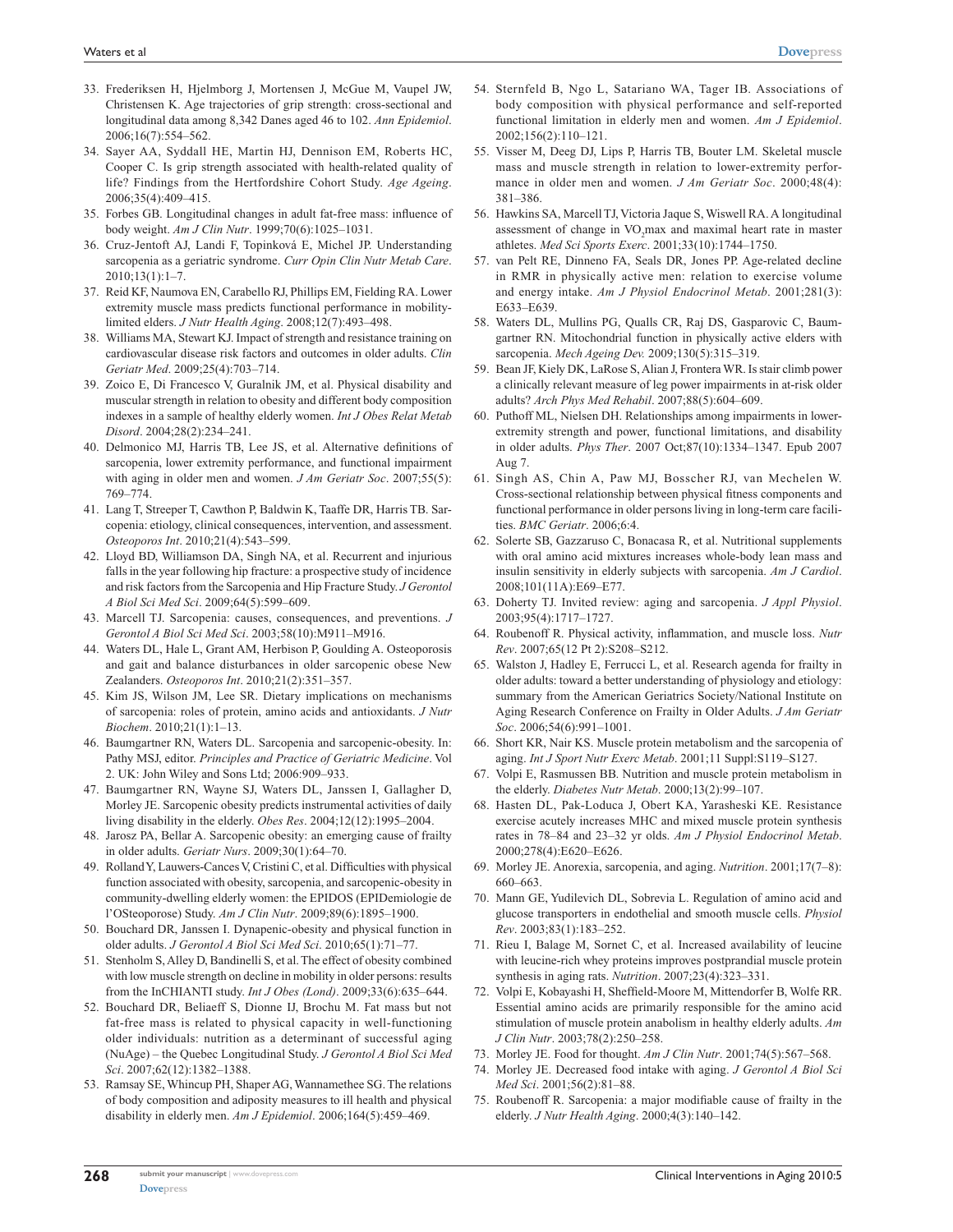- 76. Feldman HA, Longcope C, Derby CA, et al. Age trends in the level of serum testosterone and other hormones in middle-aged men: longitudinal results from the Massachusetts male aging study. *J Clin Endocrinol Metab*. 2002;87(2):589–598.
- 77. Symons TB, Sheffield-Moore M, Wolfe RR, Paddon-Jones D. A moderate serving of high-quality protein maximally stimulates skeletal muscle protein synthesis in young and elderly subjects. *J Am Diet Assoc*. 2009;109(9):1582–1586.
- 78. Paddon-Jones D, Rasmussen BB. Dietary protein recommendations and the prevention of sarcopenia. *Curr Opin Clin Nutr Metab Care*. 2009;12(1):86–90.
- 79. Hayes A, Cribb PJ. Effect of whey protein isolate on strength, body composition and muscle hypertrophy during resistance training. *Curr Opin Clin Nutr Metab Care*. 2008;11(1):40–44.
- 80. Katsanos CS, Kobayashi H, Sheffield-Moore M, Aarsland A, Wolfe RR. Aging is associated with diminished accretion of muscle proteins after the ingestion of a small bolus of essential amino acids. *Am J Clin Nutr*. 2005;82(5):1065–1073.
- 81. Dawson-Hughes B. Serum 25-hydroxyvitamin D and functional outcomes in the elderly. *Am J Clin Nutr*. 2008;88(2):S537–S540.
- 82. Need AG, Morris HA, Horowitz M, Nordin C. Effects of skin thickness, age, body fat, and sunlight on serum 25-hydroxyvitamin D. *Am J Clin Nutr*. 1993;58:882–885.
- 83. Ovesen L, Brot C, Jakobsen J. Food contents and biological activity of 25-hydroxyvitamin D: a vitamin D metabolite to be reckoned with? *Ann Nutr Metab*. 2003;47:107–113.
- 84. Byrdwell WC, DeVries J, Exler J, Harnly JM, Holden JM, Holick MF. Analyzing vitamin D in foods and supplements: methodologic challenges. *Am J Clin Nutr*. 2008;88:S554–S557.
- 85. Cranney C, Horsely T, O'Donnell S, Weiler H, Ooi D, Atkinson S. *Effectiveness and Safety of Vitamin D*. Rockville, MD: University of Ottawa Evidence-based Practice Center 2007. AHRQ Publication No. 07-E013.
- 86. Holick MF. Vitamin D: the underappreciated D-lightful hormone that is important for skeletal and cellular health. *Curr Opin Endocrinol Diabetes*. 2002;9:87–98.
- 87. Holick MF. Photobiology of vitamin D. In: Feldman D, Pike JW, Glorieux FH, editors. *Vitamin D*. Vol 1. 2nd ed. Burlington, MA: Elsevier; 2005.
- 88. Wolpowitz D, Gilchrest BA. The vitamin D questions: how much do you need and how should you get it? *J Am Acad Dermatol*. 2006;54: 301–317.
- 89. Houghton LA, Vieth R. The case against ergocalciferol (vitamin D2) as a vitamin supplement. *Am J Clin Nutr*. 2006;84:694–697.
- 90. Ceglia L. Vitamin D and skeletal muscle tissue and function. *Mol Aspects Med*. 2008;29(6):407–414.
- 91. Raguso CA, Kyle U, Kossovsky MP, et al. A 3-year longitudinal study on body composition changes in the elderly: role of physical exercise. *Clin Nutr*. 2006;25:573–580.
- 92. Nelson M, Rejeski J, Blair S, et al. Physical activity and public health in older adults. Recommendation from the American College of Sports Medicine and theAmerican Heart Association. *Circulation*. 2007;116:1094–1105.
- 93. McLean G, Tobias M. *The New Zealand Physical Activity Questionnaire: Report on the Validation of the NZPAQ-Long and NZPAQ-Short Form Physical Activity Questionnaires*. Wellington, New Zealand: SPARC; 2004.
- 94. Mitchell D, Haan MN, Steinberg FM, Visser M. Body composition in the elderly: the influence of nutritional factors and physical activity. *J Nutr Health Aging*. 2003;7(3):130–139.
- 95. Hughes VA, Roubenoff R, Wood M, Frontera WR, Evans WJ, Fiatarone Singh MA. Anthropometric assessment of 10-y changes in body composition in the elderly. *Am J Clin Nutr*. 2004;80(2): 475–482.
- 96. Kent-Braun JA, Ng AV. Skeletal muscle oxidative capacity in young and older women and men. *J Appl Physiol*. 2000;89(3): 1072–1078.
- 97. de Vos NJ, Singh NA, Ross DA, Stavrinos TM, Orr R, Fiatarone Singh MA. Effect of power-training intensity on the contribution of force and velocity to peak power in older adults. *J Aging Phys Act*. 2008;16(4):393–407.
- 98. Fielding RA, LeBrasseur NK, Cuoco A, Bean J, Mizer K, Fiatarone Singh MA. High-velocity resistance training increases skeletal muscle peak power in older women. *J Am Geriatr Soc*. 2002;50(4):655–662.
- 99. Miszko TA, Cress ME, Slade JM, et al. Effect of strength and power training on physical function in community-dwelling older adults. *J Gerontol A Biol Sci Med Sci*. 2003;58(2): 171–175.
- 100. Macaluso A, De Vito G. Muscle strength, power and adaptations to resistance training in older people. *Eur J Appl Physiol*. 2004;91(4): 450–472.
- 101. Perry MC, Carville SF, Smith IC, Rutherford OM, Newham DJ. Strength, power output and symmetry of leg muscles: effect of age and history of falling. *Eur J Appl Physiol*. 2007;100(5):553–561. Epub 2006 Jul 18.
- 102. Bean JF, Leveille SG, Kiely DK, Bandinelli S, Guralnik JM, Ferrucci LJ. A comparison of leg power and leg strength within the InCHIANTI study: which influences mobility more? *Gerontol A Biol Sci Med Sci*. 2003;58(8):728–733.
- 103. Foldvari M, Clark M, Laviolette LC, et al. Association of muscle power with functional status in community-dwelling elderly women. *J Gerontol A Biol Sci Med Sci*. 2000;55(4):M192–M199.
- 104. Suzuki T, Bean JF, Fielding RA. Muscle power of the ankle flexors predicts functional performance in community-dwelling older women. *J Am Geriatr Soc*. 2001;49(9):1161–1167.
- 105. Latham NK, Bennett DA, Stretton CM, Anderson CS. Systematic review of progressive resistance strength training in older adults. *J Gerontol A Biol Sci Med Sci*. 2004;59(1):48–61.
- 106. Reeves ND, Maganaris CN, Longo S, Narici MV. Differential adaptations to eccentric versus conventional resistance training in older humans. *Exp Physiol*. 2009;94(7):825–833.
- 107. Sayers SP. High-speed power training: a novel approach to resistance training in older men and women. A brief review and pilot study. *J Strength Cond Res*. 2007;21(2):518–526.
- 108. Liu CJ, Latham NK. Progressive resistance strength training for improving physical function in older adults. *Cochrane Database Syst Rev*. 2009;(3):CD002759.
- 109. Bottaro M, Machado SN, Nogueira W, Scales R, Veloso J. Effect of high versus low-velocity resistance training on muscular fitness and functional performance in older men. *Eur J Appl Physiol*. 2007;99(3): 257–264.
- 110. Calvo MS, Whiting SJ, Barton CN. Vitamin D fortification in the United States and Canada: current status and data needs. *Am J Clin Nutr*. 2004;80:S1710–S1716.
- 111. Caserotti P, Aagaard P, Larsen JB, Puggaard L. Explosive heavy-resistance training in old and very old adults: changes in rapid muscle force, strength and power. *Scand J Med Sci Sports*. 2008;18(6): 773–782.
- 112. Henwood TR, Riek S, Taaffe DR. Strength versus muscle powerspecific resistance training in community-dwelling older adults. *J Gerontol A Biol Sci Med Sci*. 2008;63(1):83–91.
- 113. Orr R, Raymond J, Fiatarone Singh M. Efficacy of progressive resistance training on balance performance in older adults: a systematic review of randomized controlled trials. *Sports Med*. 2008;38(4): 317–343.
- 114. Reid KF, Callahan DM, Carabello RJ, Phillips EM, Frontera WR, Fielding RA. Lower extremity power training in elderly subjects with mobility limitations: a randomized controlled trial. *Aging Clin Exp Res*. 2008;20(4):337–343.
- 115. Henwood TR, Taaffe DR. Improved physical performance in older adults undertaking a short-term programme of high-velocity resistance training. *Gerontology*. 2005;51(2):108–115.
- 116. Johnston AP, De Lisio M, Parise G. Resistance training, sarcopenia, and the mitochondrial theory of aging. *Appl Physiol Nutr Metab*. 2008;33(1):191–199.